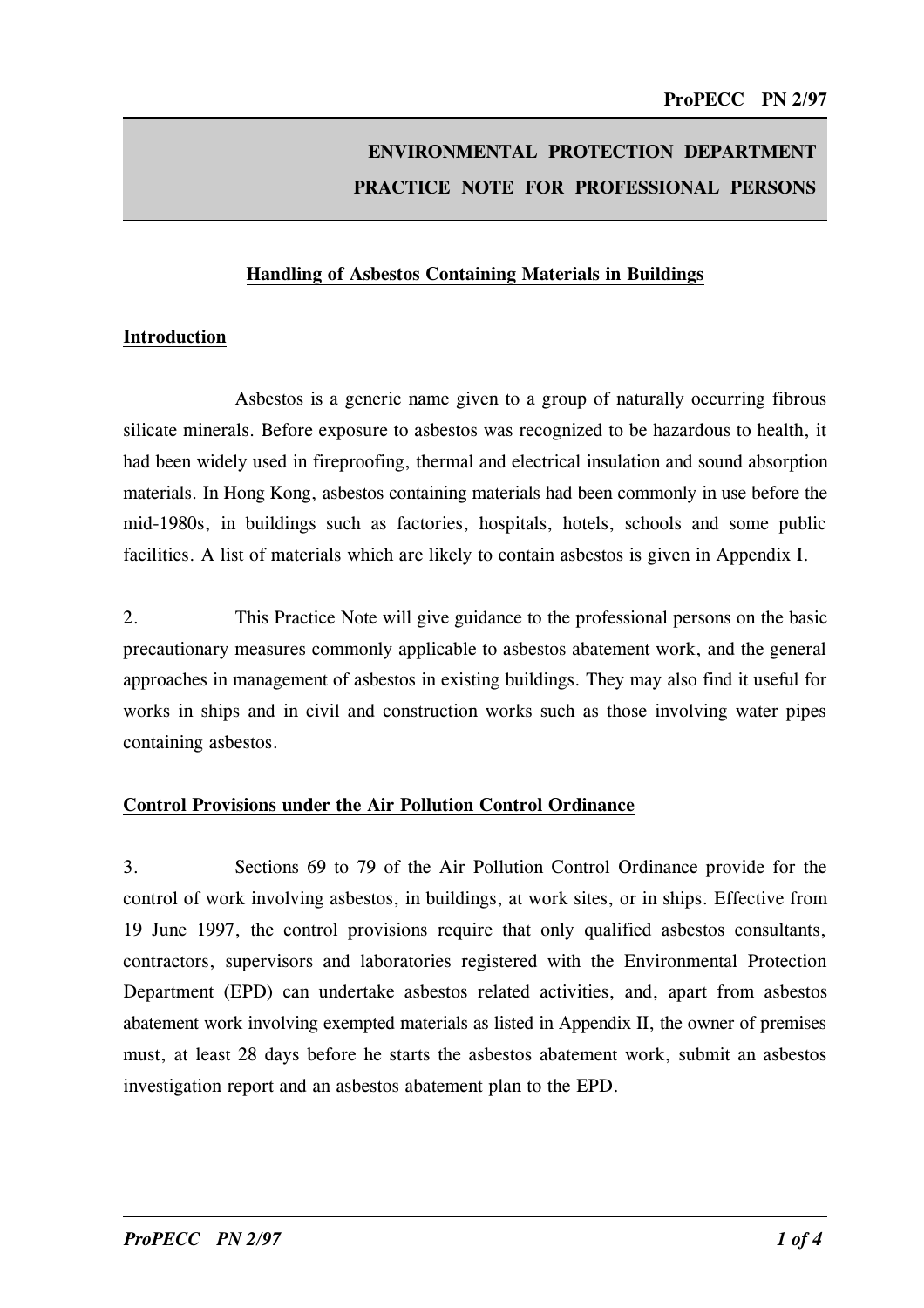#### Role of the Professional Person

4. Professional persons nowadays must avoid using asbestos containing materials in the design and construction of buildings. For such materials already present in existing buildings, care must be taken in handling them so as to reduce the release of harmful asbestos fibres into the environment and to keep the associated hazard to a minimum. The professional persons should also prevent inadvertent disturbance or work on such materials by people without the knowledge and experience to take the precautionary measures.

5. Professional persons responsible for building work such as renovation and demolition work should help the project proponents to ensure that:

- (i) the project plan includes an investigation into the presence of asbestos containing materials and suspect materials that may be disturbed in the project work;
- (ii) if the work involves materials other than those listed in Appendix 11, a registered asbestos consultant is engaged to prepare an asbestos investigation report and an asbestos abatement plan, that the work is carried out by a registered asbestos contractor under the supervision of a registered asbestos consultant, and that the relevant sampling and analysis are carried out by a registered asbestos laboratory;
- (iii) if the work involves materials listed in Appendix 11 other than asbestos gaskets, asbestos gland packing materials and asbestos friction products, the asbestos work is carried out by a registered asbestos contractor under the supervision of the professional persons in accordance with the Code of Practice on Asbestos Control.

6. The professional persons should also be responsible for ensuring proper disposal of wastes arising from any work involving asbestos. Asbestos waste is controlled under the Waste Disposal Ordinance which governs its packaging, labelling, storage, collection and disposal. The control provisions require that only waste collectors licensed for asbestos waste disposal are allowed to collect asbestos waste, and they must deliver collected wastes to a designated disposal facility within 48 hours in accordance with directions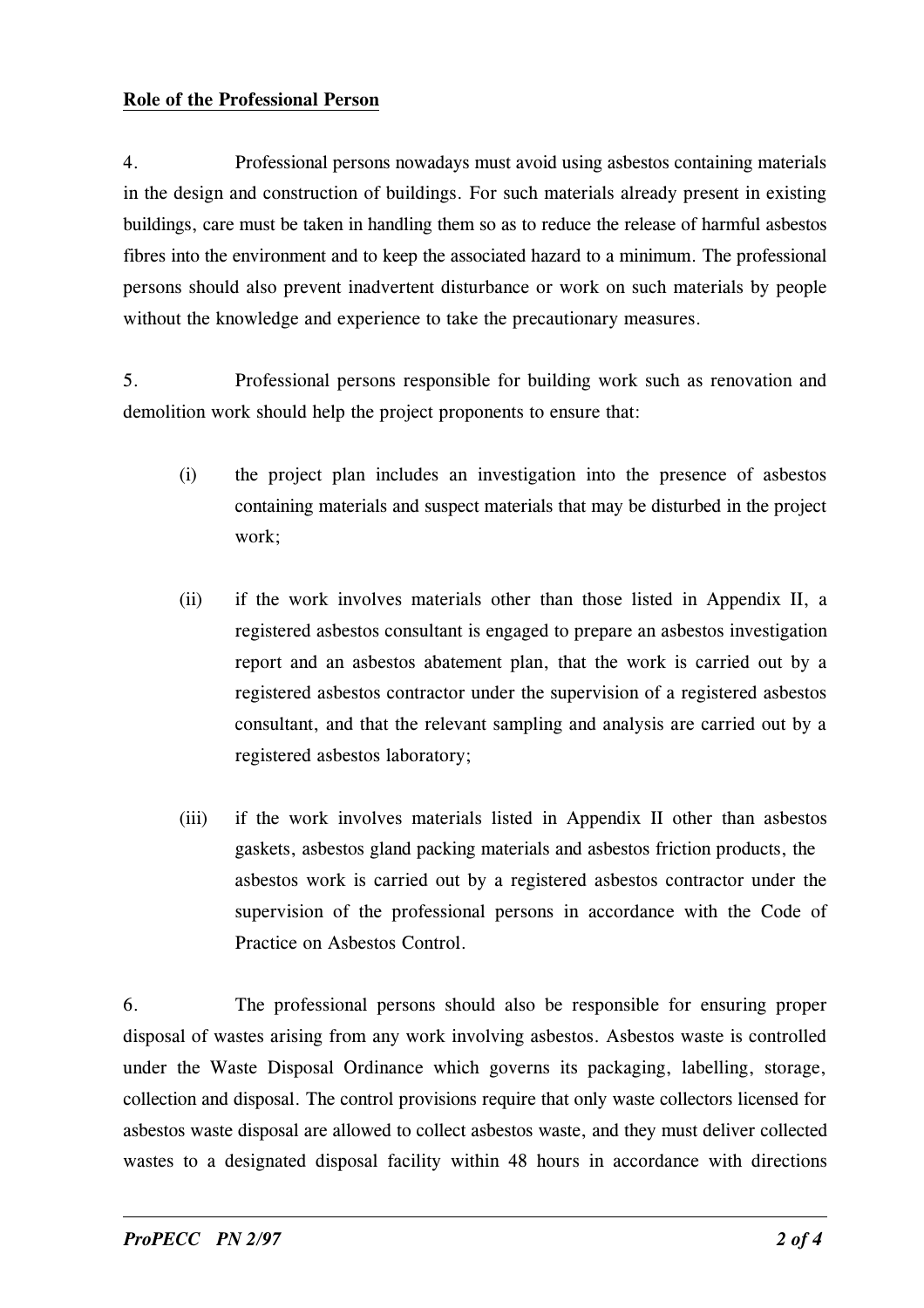stipulated by the EPD.

7. A list of pieces of legislation and codes of practice related to the handling and disposal of asbestos is given in Appendix 111.

## Control Measures for Asbestos Abatement Works

8. Professional persons should familiarize themselves with precautionary measures in dust control in asbestos abatement work at site. Their duty is to ensure that, where appropriate, the asbestos abatement work is carried out in accordance with the asbestos abatement plan prepared by a registered asbestos consultant, or according to the Code of Practice on Asbestos Control. They should ensure that an appropriate level of protection as listed in Appendix 1V is adopted for the asbestos abatement work to control the release of asbestos from the work. Other practices should also be adopted where applicable, such as a system for checking the performance of the asbestos control measures, continuous supervision of the work, checking of air monitoring results, interview and consultation with the contractor, and checking the performance of the specialized equipment used.

9. Some of the important precautionary measures are listed in Appendix V for the general knowledge of the professional persons.

## Effective Management of Asbestos Containing Materials in Existing Buildings

10. As a good practice, professional persons responsible for the management or maintenance of buildings or building services facilities should seek and implement an operation and maintenance plan prepared by a registered asbestos consultant. The plan will cover proper management of the existing asbestos containing materials and suspect materials before their ultimate removal.

11. The contents of an operation and maintenance plan are listed in Appendix V1. There is no need to remove asbestos containing materials from a building if the materials are in good condition and undisturbed. The plan should be updated once every two years by a registered asbestos consultant, and should be made available to and understood by the building management and workers. The criteria for choosing an appropriate asbestos abatement method are given in Appendix V11.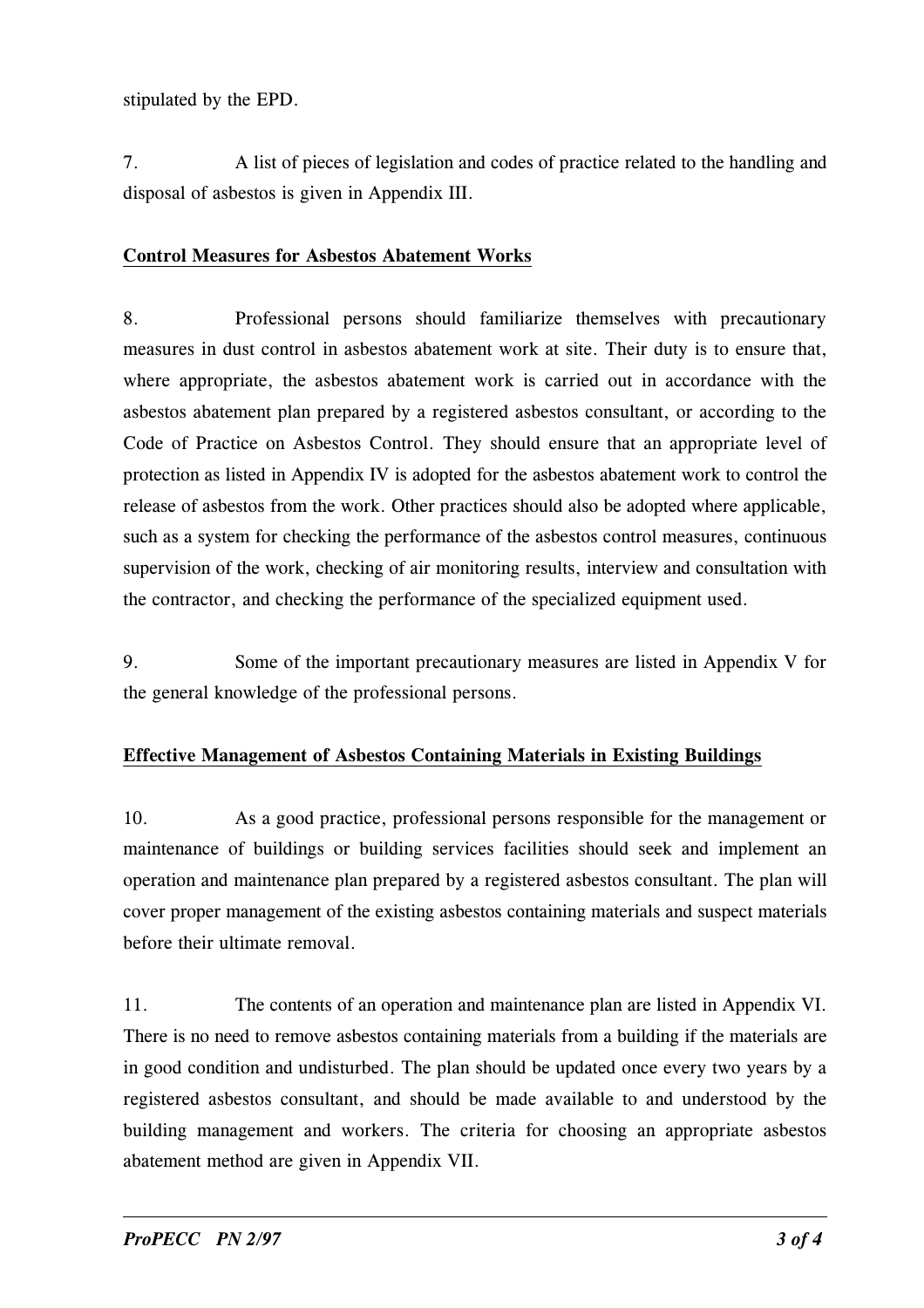## Advice from the Environmental Protection Department

12. For further information or specific advice on asbestos management and abatement techniques and lists of registered asbestos consultants, contractors, supervisors and laboratories, please call the Asbestos Management and Control Section of the Environmental Protection Department at telephone: 2755 3554 and faxline: 2834 9960.

13. For information on disposal of asbestos waste, please contact the Waste and Water Management Group of the Department at telephone: 2755 4169 and faxline: 2305 0453.

> (Robert J.S. Law) Director of Environmental Protection

Environmental Protection Department 28/F Southorn Centre 130 Hennessy Road Wan Chai

1ssued July 1997 Ref.: EP 81/C2/28

Note: All ProPECC Practice Notes can be downloaded from EPD's homepage at http://www.info.gov.hk/epd/propecc.htm.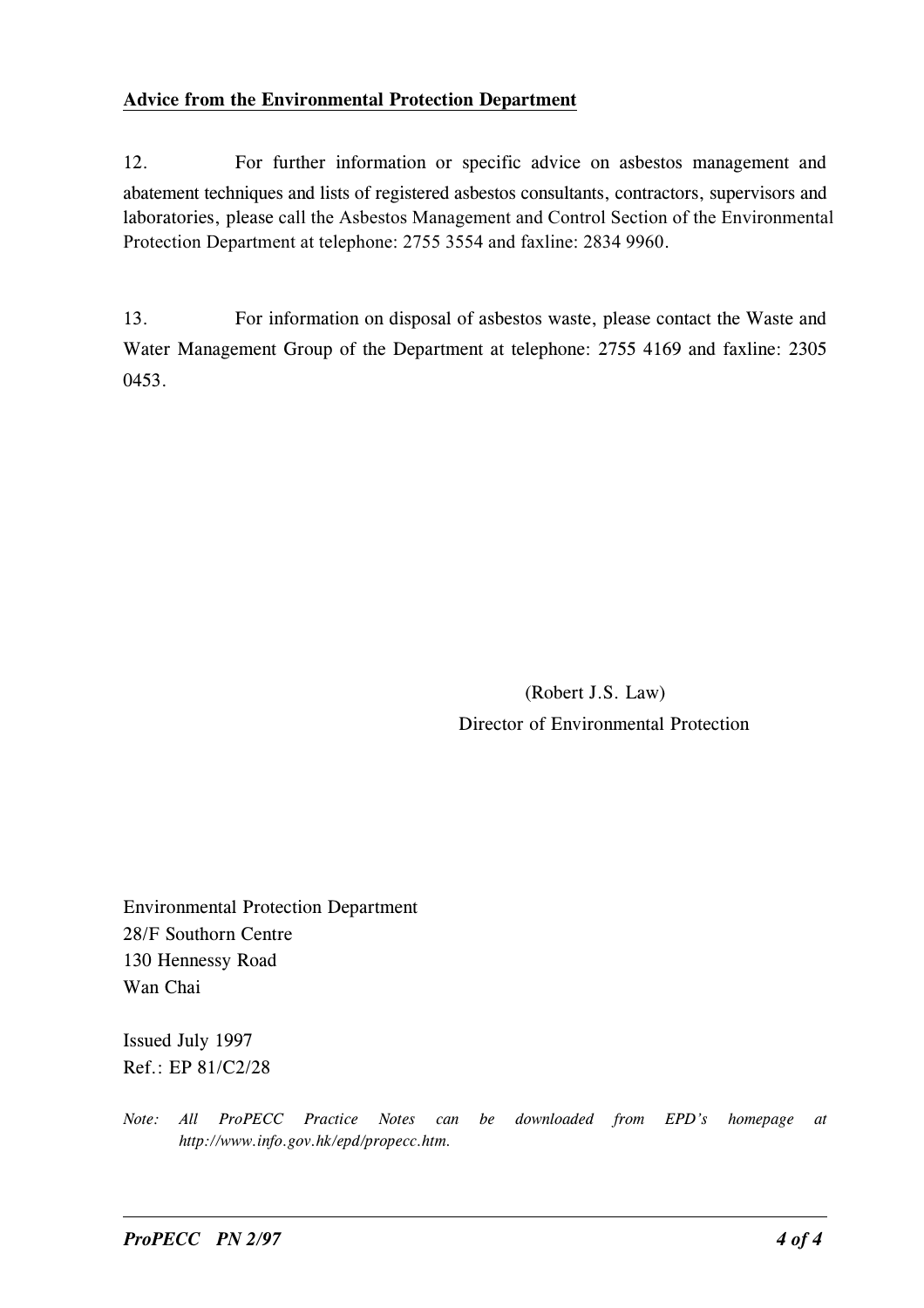#### List of materials and products likely to contain asbestos

- The following list is not meant to be exhaustive and is for reference only.
- acoustic plaster
- • •adhesive
- •asphalt floor tile and backing
- •autoclave/boiler/calorifier insulation
- •balcony grille
- •battery casing
- •brewery filter
- •<br>• cable tray and seal
- caulking compound and putty
- ••ceiling tile and lay-in panel
- •cement pipe
- •cement wallboard and corrugated sheet
- blackboard
- •chimney and flue insulation
- •decorative plaster
- •ductwork flexible joint
- •ductwork fabric lining
- •electric wiring insulation
- •electrical cloth
- ••electrical panel partition
- •fire blanket
- •fire curtain
- •fire door
- •fireproofing material
- •fuse box arc cloth
- •high temperature gasket
- •HVAC duct insulation
- •insulation board
- •insulation plaster
- •ironing board
- •joint compound
- •laboratory hood/bench top/wire gauze/glove/apron
- •lift brake shoe
- lift equipment panel
- •packing material for wall/floor penetration
- •pipe insulation and gasket
- •plastic resin (thermalsetting)
- •refuse chute
- •roof insulation tile
- •roofing felt
- •rope lagging
- •soil stack
- •spray applied insulation
- •staircase grille wall
- •taping compound (thermal)
- •textured paint or coating
- •thermal paper product
- •vehicle brake shoe
- •vinyl floor tile
- •vinyl wall covering
- •wallboard
- •washer and dryer brake shoe
- water pipe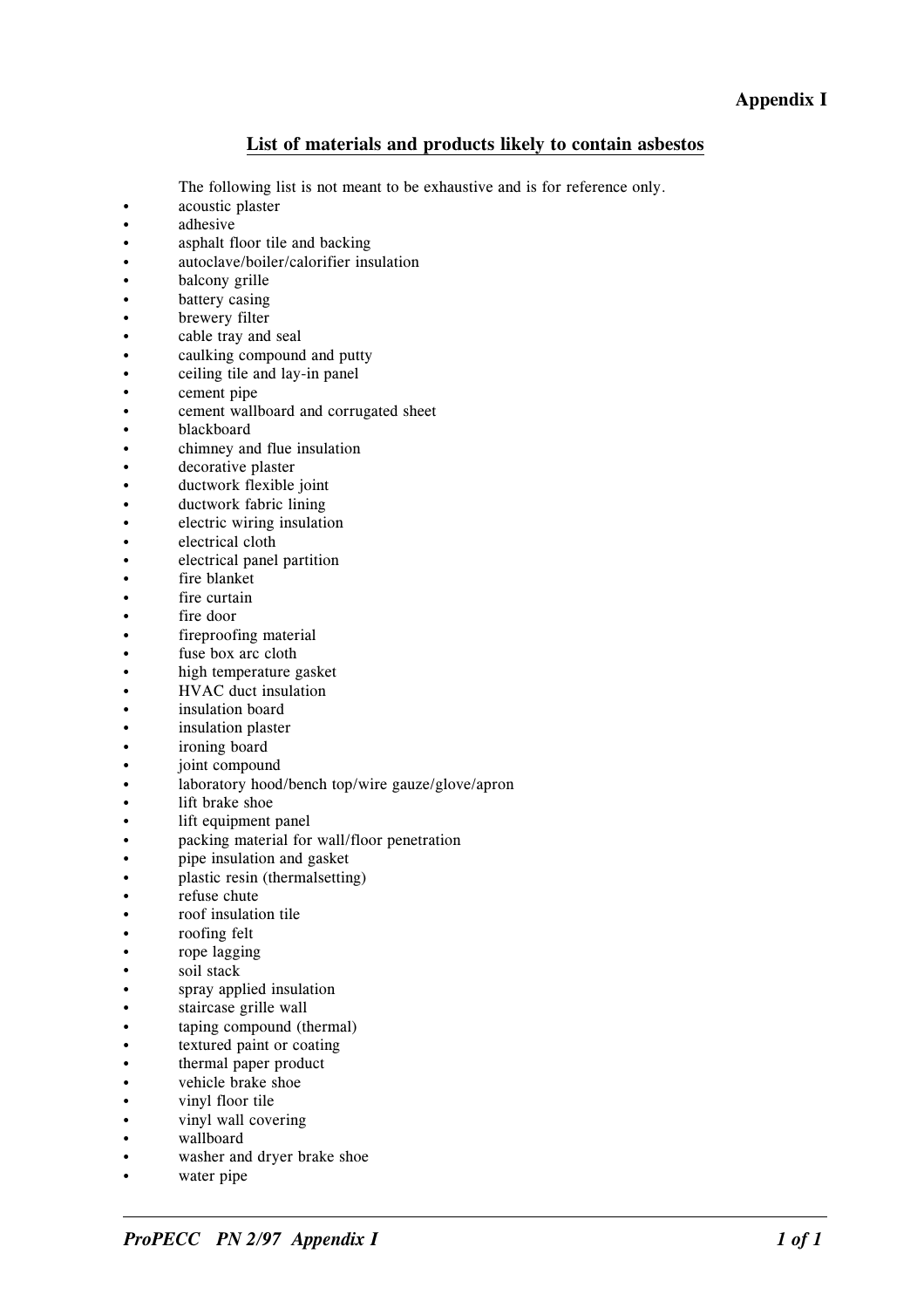## Appendis II

## List of Low Risk Asbestos Containing Materials

- (1) Non-friable asbestos gasket.
- (2) Asbestos gland packing materials in pump, valve, engine and other mechanical plant items.
- (3) Asbestos friction products, such as brake lining, clutch facing, etc.
- (4) Corrugated asbestos cement sheet.
- (5) Asbestos blackboard.
- (6) Fuse box/switch box containing asbestos material.
- (7) Resilient floor covering, such as vinyl asbestos floor tile, sheet vinyl asbestos floor covering, and bitumen asbestos roofing felt.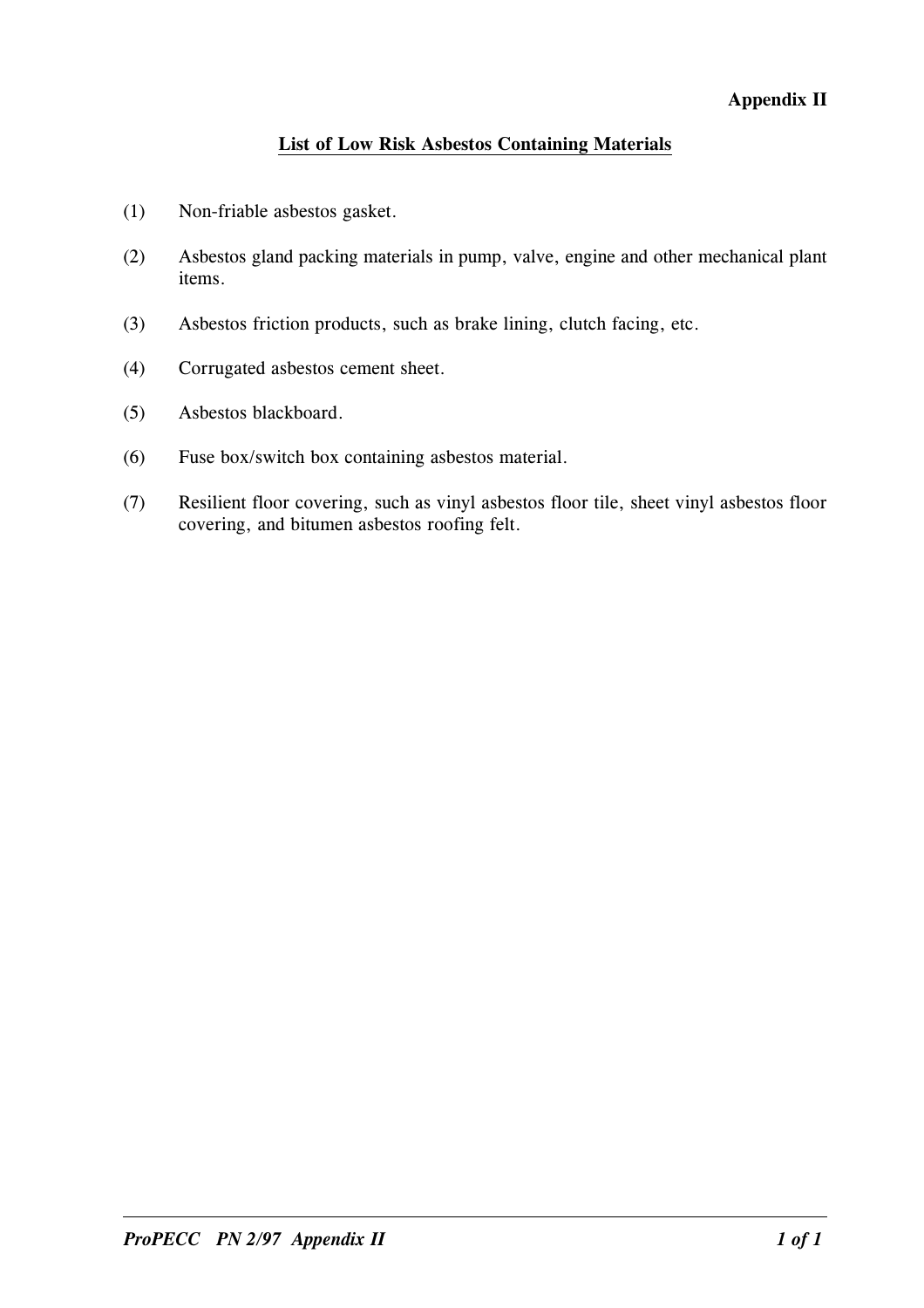## Legislation and Codes of Practice on Handlin� and Disposal of Asbestos

- (a) Air Pollution Control Ordinance, in particular Part V111 on control of environmental asbestos and Part 1X on asbestos control work.
- (b) Air Pollution Control (Asbestos) (Administration) Regulation.
- (c) Waste Disposal Ordinance, in particular the Waste Disposal (Chemical Waste) (General) Regulation.
- (d) Code of Practice on Asbestos Control: Preparation of Asbestos 1nvestigation Report, Asbestos Management Plan and Asbestos Abatement Plan.
- (e) Code of Practice on Asbestos Control: Asbestos Work Using Full Containment or Mini Containment Method.
- (f) Code of Practice on Asbestos Control: Asbestos Work Using Glove Bag Method.
- (g) Code of Practice on Asbestos Control: Safe Handling of Low Risk Asbestos Containing Material.
- (h) Code of Practice on the Handling, Transportation and Disposal of Asbestos Waste. Copies of the above codes of practice can be obtained from the Asbestos Management and Control Section of the Environmental Protection Department. Address: 28/F, Southorn Centre, 130 Hennessy Road, Wan Chai.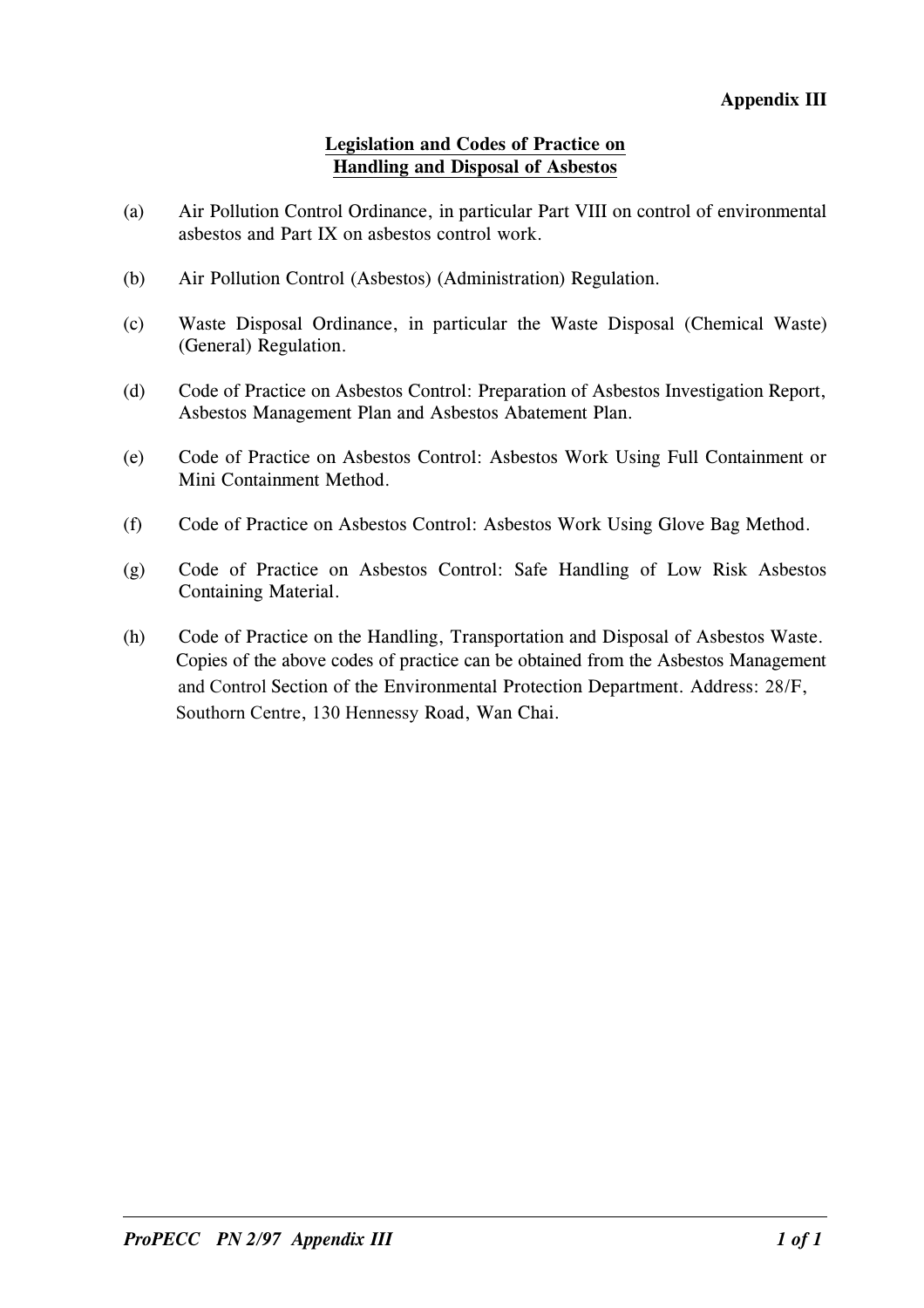## Appendis IV

#### Levels of Protection for Asbestos Work

The level of protection required for an asbestos abatement work or work involving asbestos containing material depends on the friability (i.e., friable or non-friable) of the asbestos containing material involved the type of asbestos abatement method and the degree of disturbance to the asbestos containing material. The guidelines for choosing an appropriate level of protection are summarized as below:

| <b>Protection</b>                 | <b>Features</b>                                                                                                                                                                                                                                                                                                                                                                                                                     | <b>Applications</b>                                                                                                                                                                                                                                                                                                                                                                                                                              |  |
|-----------------------------------|-------------------------------------------------------------------------------------------------------------------------------------------------------------------------------------------------------------------------------------------------------------------------------------------------------------------------------------------------------------------------------------------------------------------------------------|--------------------------------------------------------------------------------------------------------------------------------------------------------------------------------------------------------------------------------------------------------------------------------------------------------------------------------------------------------------------------------------------------------------------------------------------------|--|
| 1. Full<br>containment            | $\ast$<br>complete isolation of the work area<br>with several layers of plastic sheet.<br>$\ast$<br>use of air movers equipped with<br>HEPA filters to maintain a negative<br>pressure of 1.5 to 4 mm water<br>gauge inside the containment, and<br>provide a minimum of 6 air changes<br>per hour to the containment.<br>$\ast$<br>installed with 3-chamber<br>decontamination unit for access and<br>egress of working personnel. | *<br>large scale work involving friable<br>asbestos containing materials,<br>such as thermal insulation<br>materials, acoustic plaster,<br>fireproofing stuffing materials,<br>etc.<br>$\ast$<br>work involving direct disturbance<br>of asbestos containing materials,<br>such as removal and<br>encapsulation work.                                                                                                                            |  |
| 2. Mini<br>containment            | $\ast$<br>enclosure of work area of a smaller<br>scale, with lesser number of layers<br>of plastic sheet.<br>$\ast$<br>use of HEPA-filtered air mover or<br>vacuum cleaner to maintain a slight<br>negative pressure inside the<br>containment, and provide about 3<br>air changes per hour to the<br>containment.<br>$\ast$<br>installed with a 2-chambered<br>decontamination unit.                                               | $\ast$<br>small scale work to be carried out<br>by at most 3 workers, and the<br>work can be completed within<br>one work shift.<br>$\ast$<br>abatement work involving friable<br>materials, such as pipe insulation,<br>asbestos flexible joint in an air<br>handling unit, etc.                                                                                                                                                                |  |
| Segregation of<br>3.<br>work area | *<br>physical barrier around the work<br>area.<br>$\ast$<br>2 or 3-chambered decontamination<br>unit, depending on the scale of the<br>work.<br>$\ast$<br>HEPA-filtered vacuum cleaner for<br>decontamination.                                                                                                                                                                                                                      | $\ast$<br>abatement work involving low<br>risk asbestos containing<br>materials, that is, non-friable<br>materials such as corrugated<br>cement sheets, cement pipe, vinyl<br>floor tile, bitumen roofing felt,<br>cement roof insulation tiles,<br>gaskets, brake linings, etc.<br>$\ast$<br>decontamination work, e.g.,<br>preliminary decontamination<br>before erection of containment,<br>emergency clean up after spillage<br>of asbestos. |  |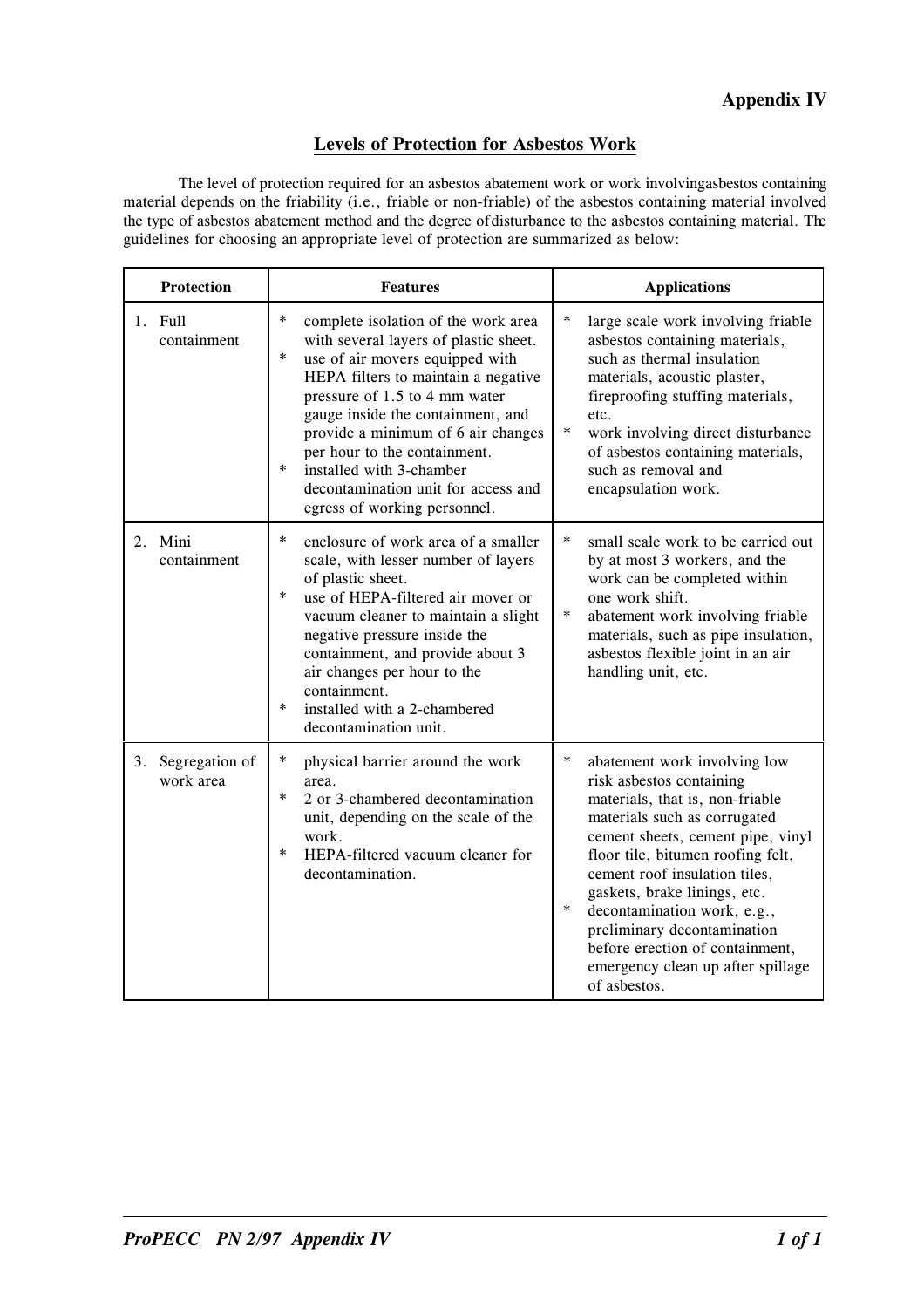## Important Precautionary Measures for Asbestos Abatement Work

- (i) adoption of protection, such as full containment, mini containment, or segregation of work area;
- (ii) provision of decontamination facilities for cleaning of workers, equipment and bagged waste before leaving the work area;
- (iii) adoption of engineering control technique to prevent fibre release from work area, such as use of negative pressure equipment with high efficiency particulate air (HEPA) filters to control air flow between the work area and the outside environment;
- (iv) wetting of asbestos containing materials before and during disturbance, minimizing the breakage and dropping of asbestos containing materials, and packing of debris and waste immediately after it is produced;
- (v) cleaning of work area by wet wiping and vacuuming with HEPA-filtered vacuum cleaner;
- (vi) coating on any surfaces previously in contact with or contaminated by asbestos with a sealant;
- (vii) proper bagging, safe storage and disposal of asbestos and asbestos-contaminated wastes;
- (viii) pre-treatment of all effluent from the work area before discharged; and
- (ix) air monitoring strategy to check for leakage and clearance of the work area after the asbestos work.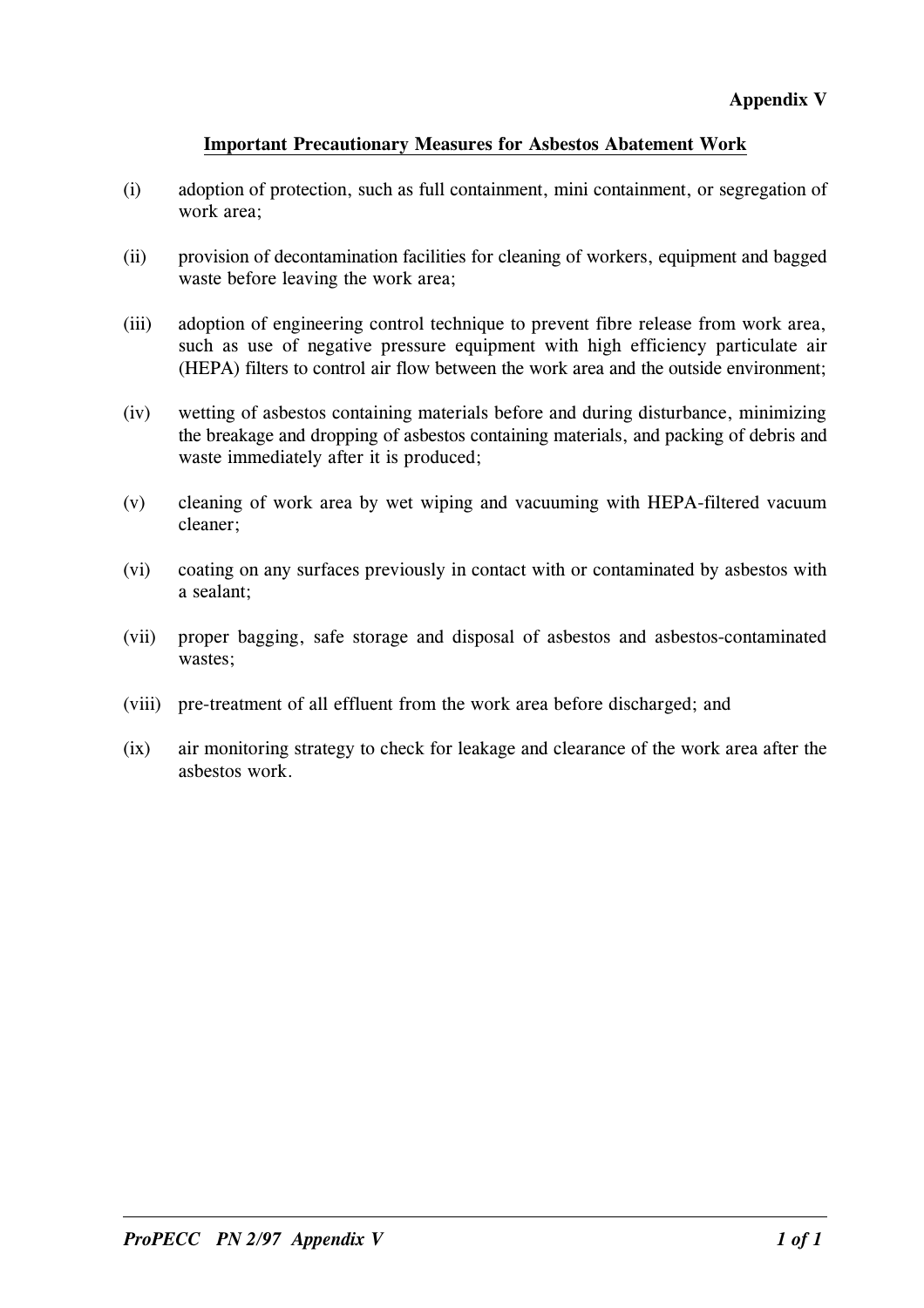## Contents of an Operation and Maintenance Plan on Asbestos

The contents of an operation and maintenance plan on asbestos should include:

- (i) operation and maintenance policies and procedures tailored to the need of the specific building, with clear administrative line of authority and responsibilities of key participants;
- (ii) accurate records of all asbestos containing materials and suspect materials, together with details of their locations, types and quantities and hazard assessments with respect to their physical conditions, susceptibility to damage or deterioration, and likelihood of resulting human or environmental exposure;
- (iii) for each identified asbestos containing material and suspect material, the remedial abatement method to be adopted such as removal, encapsulation, enclosure or deferred action;
- (iv) a surveillance scheme for continuous monitoring of the conditions of existing asbestos containing materials and suspect materials; the scheme should include labelling of materials, reinspection schedule, air monitoring strategy, and asbestos release incident response plans;
- (v) methods to avoid disturbing the asbestos containing materials, such as adoption of an authorization system for operation and maintenance activities; and
- (vi) a record keeping scheme for workers training and medical records, fibre release reports, airborne fibre monitoring reports, and reports on reinspection and surveillance of asbestos containing materials.